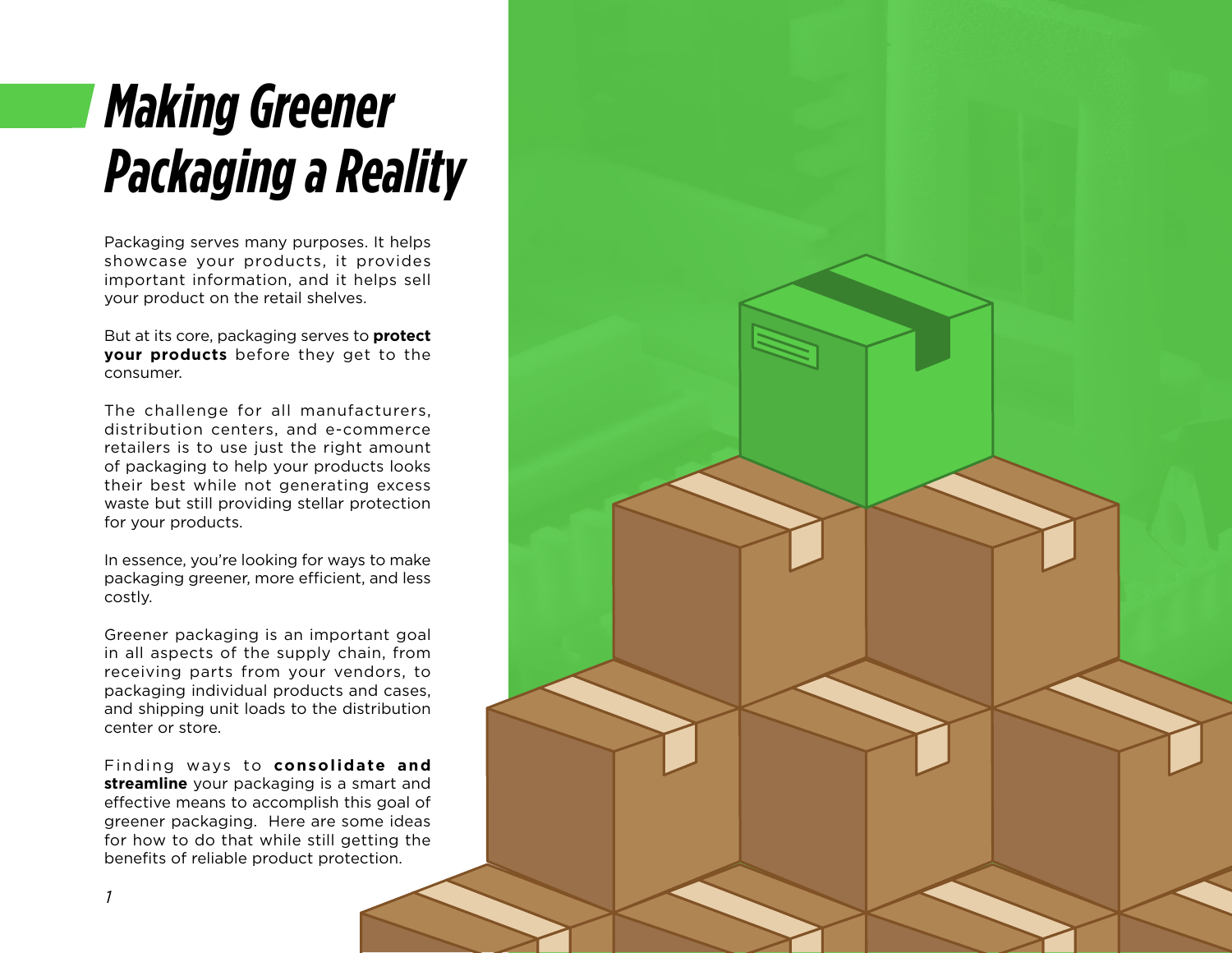## *MORE FOR LESS*

Consolidating packaging means that you're **fitting more products into fewer packages.**  We see this strategy working effectively in the automotive industry, for example, where sensitive parts such as bumpers or windshield wipers have to get to the auto makers without a scratch.

How can you ensure that these sensitive parts are safely transported in a way that doesn't generate unnecessary waste?

The first step is to look at how you can be more efficient and strategic with the materials you absolutely have to use. **Then you look at how you can safely eliminate the rest.**

This requires creativity and, in some cases, engineering prowess to come up with custom packaging designs that can accomplish this goal. Our custom packaging engineer at Atlantic, Norm Samuelson, finds that by using **strategically placed supports**, he can fit more products into one single package. This makes a big difference, especially when shipping a large volume of parts to a manufacturer. He'll use ship tests to ensure that the products are safe and secure even without the extra padding and material.

Consolidation accomplishes some important goals in the quest for greener packaging. It reduces packing materials and possibly even reduces the total number of packages while still protecting the product.

**In essence, consolidation packs more product using fewer materials for lesser cost.** This benefits various players along the supply chain and has a positive impact on our sustainability efforts.



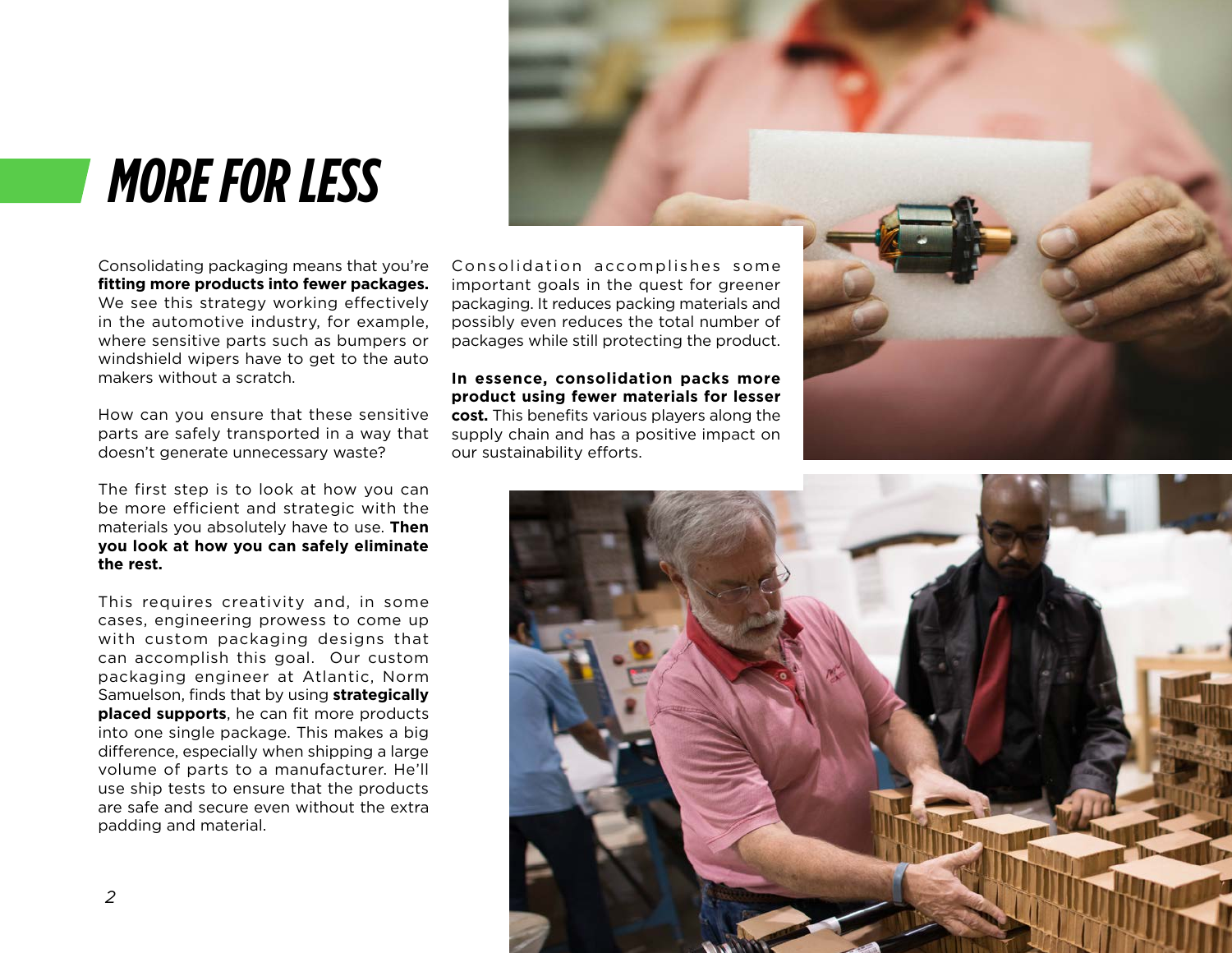# *REDUCE, REUSE, RECYCLE*

Another aspect of consolidation refers to the variety of materials you're using. If you have a pack that includes corrugated, foam, plastic, and metal staples or nails, this is going to be much more difficult to break down and send out for recycling. Even foam glued to corrugated can be problematic for recycling.

If you can **reduce the variety of materials used** and be creative in how you separate parts while still ensuring their protection, you can positively impact the recyclability of the packaging.

When it comes to reusing your packaging, a **collapsible design** that breaks down to a smaller, more efficient pack will be easier and less expensive to transport back to the point of origin. This cuts down on your transportation and material costs while creating a more sustainable supply chain.

Reducing, reusing, and recycling is a widely used strategy for conservation programs. The consolidation approach to packaging uses each of these to achieve a more environmentally-friendly impact.

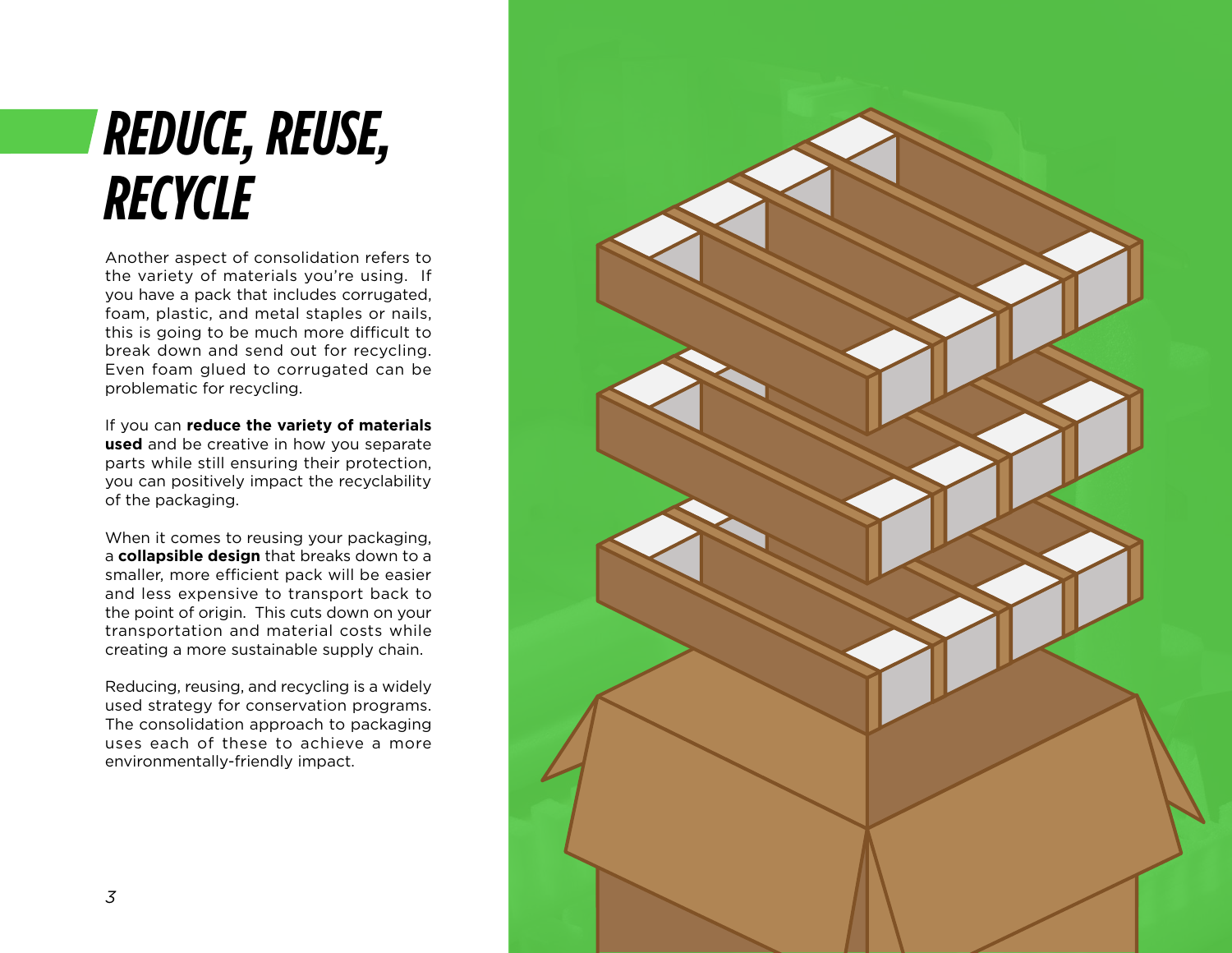# *RETAIL CONSOLIDATION*

Retail packaging has some heavy lifting to do. It has to protect the product, act as a billboard for the brand, and get your attention above all the competition on the shelf. If it can also be environmentally friendly, then that's a bonus for everybody.

One way that Norm has helped clients achieve a more sustainable model for retail packaging is by sharing the same exterior box or container design while changing up the internal profile to accommodate a variety of items.

**This achieves consistency in the outer layer to reduce production and supply costs and ensures that the cases can always be cubed on a pallet for efficient shipping.** It's a subtle but effective way to consolidate packaging materials headed for retail stores.

This type of consolidation is also a great strategy to apply in the beverage and health & beauty industries. For example, using labels or shrink sleeves for bottling and canning allows companies to buy in bulk and use only the materials needed for each variety. This cuts down supply costs and provides more flexibility in the production line.

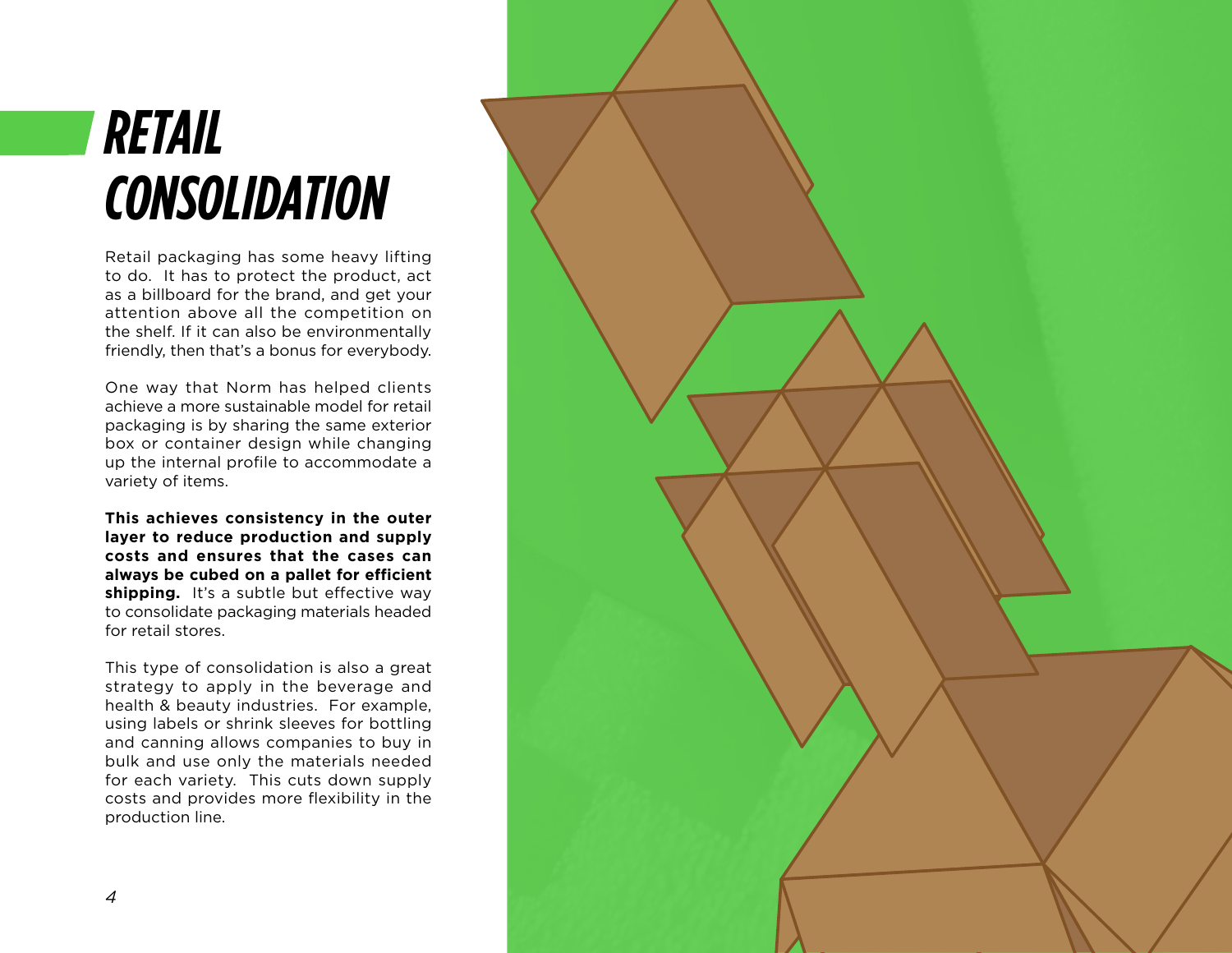#### *ELIMINATING THE VOID*

While bubble wrap, air pillows, and other void fill products are still essential protective components in some packaging, you can step up to the challenge of achieving greener packaging when you apply these principles of consolidation to design elegant, efficient, and environmentally-friendly packaging.

**Rather than fill the void, look to eliminate the void. In doing so, you'll find greater sustainability, reduced costs, and product protection.**

If you find yourself needing a creative, resourceful, and effective custom packaging design that achieves all of these elements, Atlantic's got you covered.

#### LEARN MORE ABOUT PROTECTIVE PACKAGING